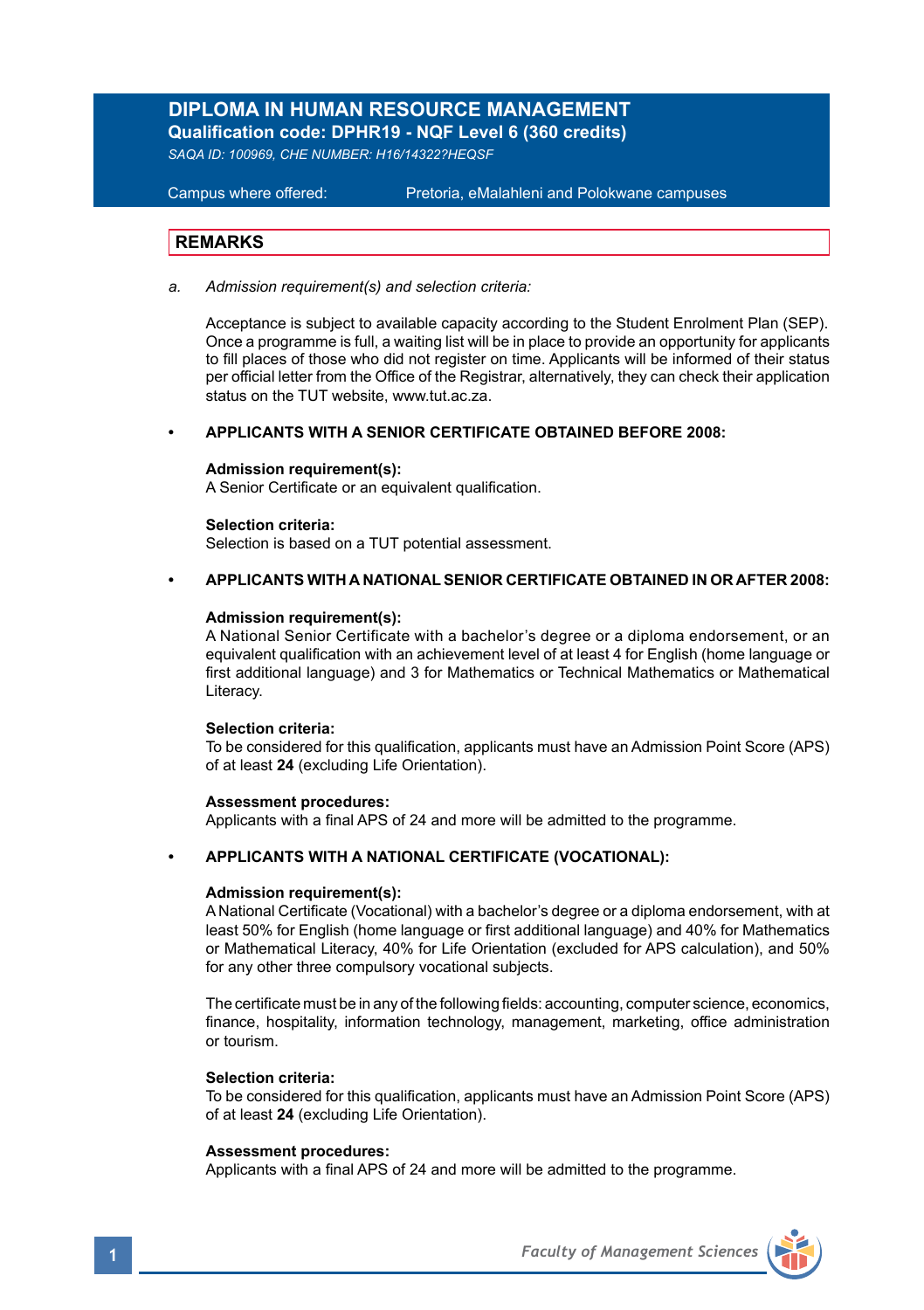## **• APPLICANTS WITH A NATIONAL N DIPLOMA (NQF LEVEL 6):**

Applicants with a National N Diploma (Nated 191: N6 in study field of HRM) issued by the Council for Quality Assurance in General and Further Education and Training (Umalusi), who obtained at least a 50% pass mark at TVET level N6 for all modules in the HRM field of study (Labour Relations N6, Computer Practice N6, Personnel Management N6 and Personnel Training N6) will be exempted from the first-year modules and will start with second-year modules for the Diploma.

- *b. Recognition of Prior Learning (RPL), equivalence and status:* See Chapter 30 of Students' Rules and Regulations.
- *c. Intake for the qualification:* January only.
- *d. Presentation:* Day classes.
- *e. Minimum duration:* Three years.
- *f. Exclusion and readmission:* See Chapter 2 of Students' Rules and Regulations.
- *g. WIL in Human Resources Management:* See Chapter 5 of Students' Rules and Regulations.

# **CURRICULUM**

## **FIRST YEAR**

**SECOND YEAR** 

| <b>CODE</b>    | <b>MODULE</b>                                   | <b>NOF-L</b> | <b>CREDIT</b> | <b>PREREQUISITE MODULE(S)</b> |
|----------------|-------------------------------------------------|--------------|---------------|-------------------------------|
| ACP105D        | <b>Practical Accounting I</b>                   | (5)          | (24)          |                               |
| <b>BSM105D</b> | <b>Business Management I</b>                    | (5)          | (24)          |                               |
| CAP105X        | Communication for Academic<br>Purposes          | (5)          | (10)          |                               |
| CPL105X        | <b>Computer Literacy</b>                        | (5)          | (10)          |                               |
| HRM105D        | Human Resource Management I                     | (5)          | (24)          |                               |
| <b>INI125D</b> | <b>Information Literacy I</b><br>(block module) | (5)          | (2)           |                               |
| <b>LFI125X</b> | Life Skills I (block module)                    | (5)          | (2)           |                               |
| QTS105D        | <b>Quantitative Techniques</b>                  | (5)          | (24)          |                               |
|                | TOTAL CREDITS FOR THE FIRST YEAR:               |              | 120           |                               |

| <b>CODE</b>                   | <b>MODULE</b>                                                         | <b>NOF-L</b> | <b>CREDIT</b>        | <b>PREREQUISITE MODULE(S)</b> |  |  |  |
|-------------------------------|-----------------------------------------------------------------------|--------------|----------------------|-------------------------------|--|--|--|
| BSM206D                       | <b>Business Management II</b><br>HRD205D Human Resource Development I | (6)<br>(5)   | (24)<br>(24)         | <b>Business Management I</b>  |  |  |  |
| HRM206D<br>LLW206D<br>LRA205D | Human Resource Management II (6)<br>Labour Law<br>Labour Relations I  | (6)<br>(5)   | (24)<br>(24)<br>(24) | Human Resource Management I   |  |  |  |
|                               | TOTAL CREDITS FOR THE SECOND YEAR:                                    | 120          |                      |                               |  |  |  |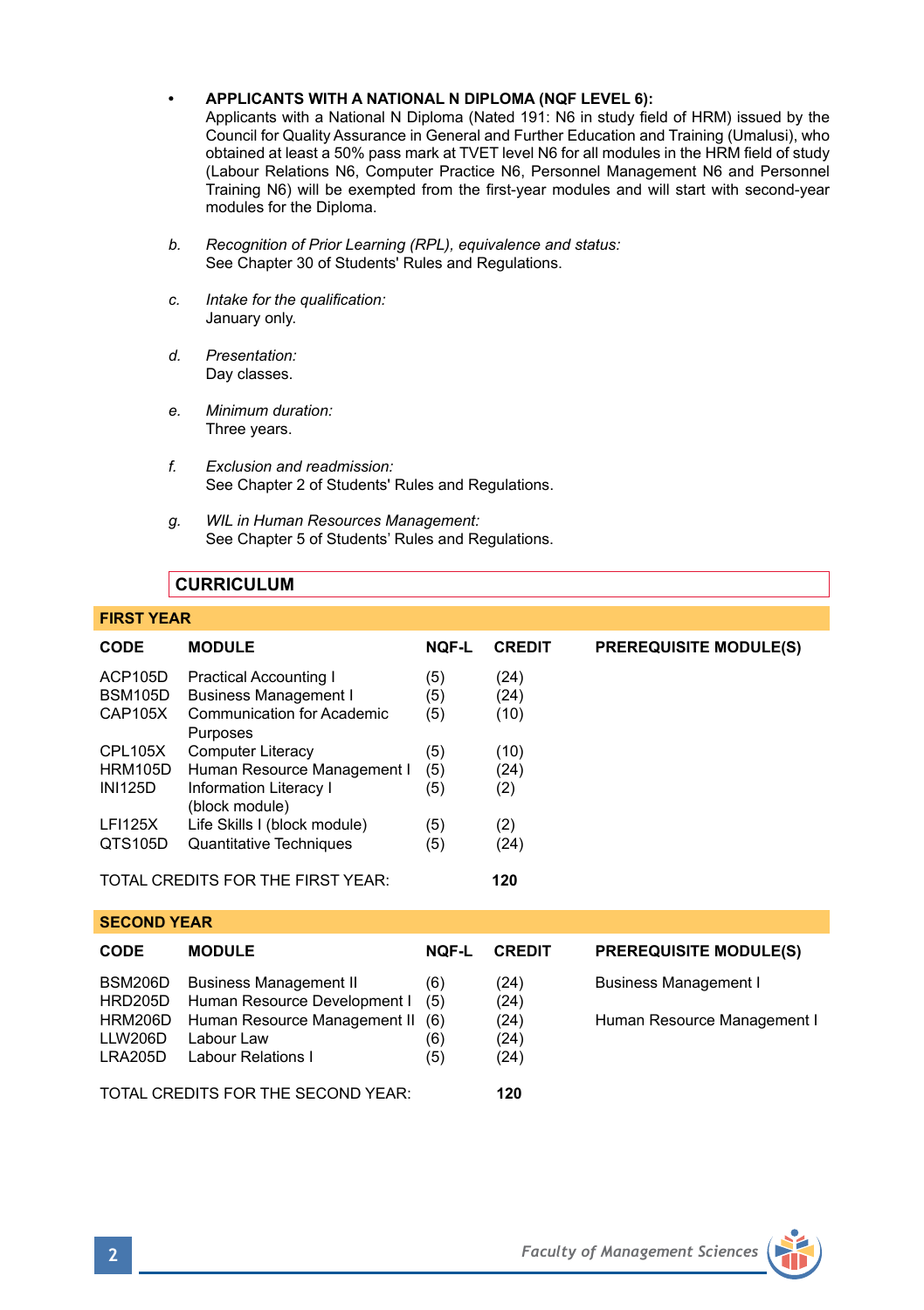# **THIRD YEAR CODE MODULE NQF-L CREDIT PREREQUISITE MODULE(S)** BSM306D Business Management III (6) (24) Business Management II<br>HRD306D Human Resource Development II (6) (24) Human Resource Development I HRD306D Human Resource Development II (6)

|         | HRM306D Human Resource Management III (6) |     | (24) | Human Resource Management II |
|---------|-------------------------------------------|-----|------|------------------------------|
|         | HRX306D WIL in Human Resources            | (6) | (24) |                              |
| LRA306D | Management<br>Labour Relations II         |     | (24) | Labour Relations I           |
|         |                                           | (6) |      |                              |
|         | TOTAL CREDITS FOR THE THIRD YEAR:         |     | 120  |                              |
|         | TOTAL CREDITS FOR THE QUALIFICATION:      |     | 360  |                              |

# **MODULE INFORMATION (OVERVIEW OF SYLLABUS)**

The syllabus content is subject to change to accommodate industry changes. Please note that a more detailed syllabus is available at the Department or in the study guide that is applicable to a particular module. At time of publication, the syllabus content was defined as follows:

**B**

# **BUSINESS MANAGEMENT I (BSM105D) 1 X 3-HOUR PAPER**

## *(Module custodian: Department of Management and Entrepreneurship)*

A focus on the different management functions of business organisations in the South African environment. It describes how managers should manage resources and activities in such a way that organisations can operate as profitably as possible. (Total tuition time: not available)

## **BUSINESS MANAGEMENT II (BSM206D) 1 X 3-HOUR PAPER**

## *(Module custodian: Department of Management and Entrepreneurship)*

The financial and operations functions are dealt with comprehensively. Financial Management offers students insight into finance theory and practice with emphasis on financial decision making which will increase the value of the business organisation. Financing decisions of investment, financing and working capital management are dealt with. Operations management gives an overview of the activities of the operations function in the manufacturing and services sectors. (Total tuition time: ± 60 hours)

# **BUSINESS MANAGEMENT III (BSM306D) 1 X 3-HOUR PAPER**

## *(Module custodian: Department of Management and Entrepreneurship)*

Students acquire skills to apply management functions, develop a broad understanding of business and management concepts. It relates to theoretical models that can be applied in a workplace such as change management, strategy and diversity management. The marketing management component provides students with advanced knowledge in areas such as applied principles in marketing and research, product development, design of the marketing plan, environmental analysis, creativity and innovation. (Total tuition time: not available)

## **C**

# **COMMUNICATION FOR ACADEMIC PURPOSES (CAP105X) 1 X 3-HOUR PAPER** *(Module custodian: Department of Applied Languages)*

A workable knowledge of English is an essential skill for any graduate who is required to conduct themselves successfully in a professional working environment. This module will equip students with the competencies required to compose a selection of written texts related to communicating both internally and externally within a professional environment. In addition, the module includes strategies that are essential for the effective communication in various situations, including small groups to avoid unproductive conflict, a multicultural context, etc. (Total tuition time: not available)

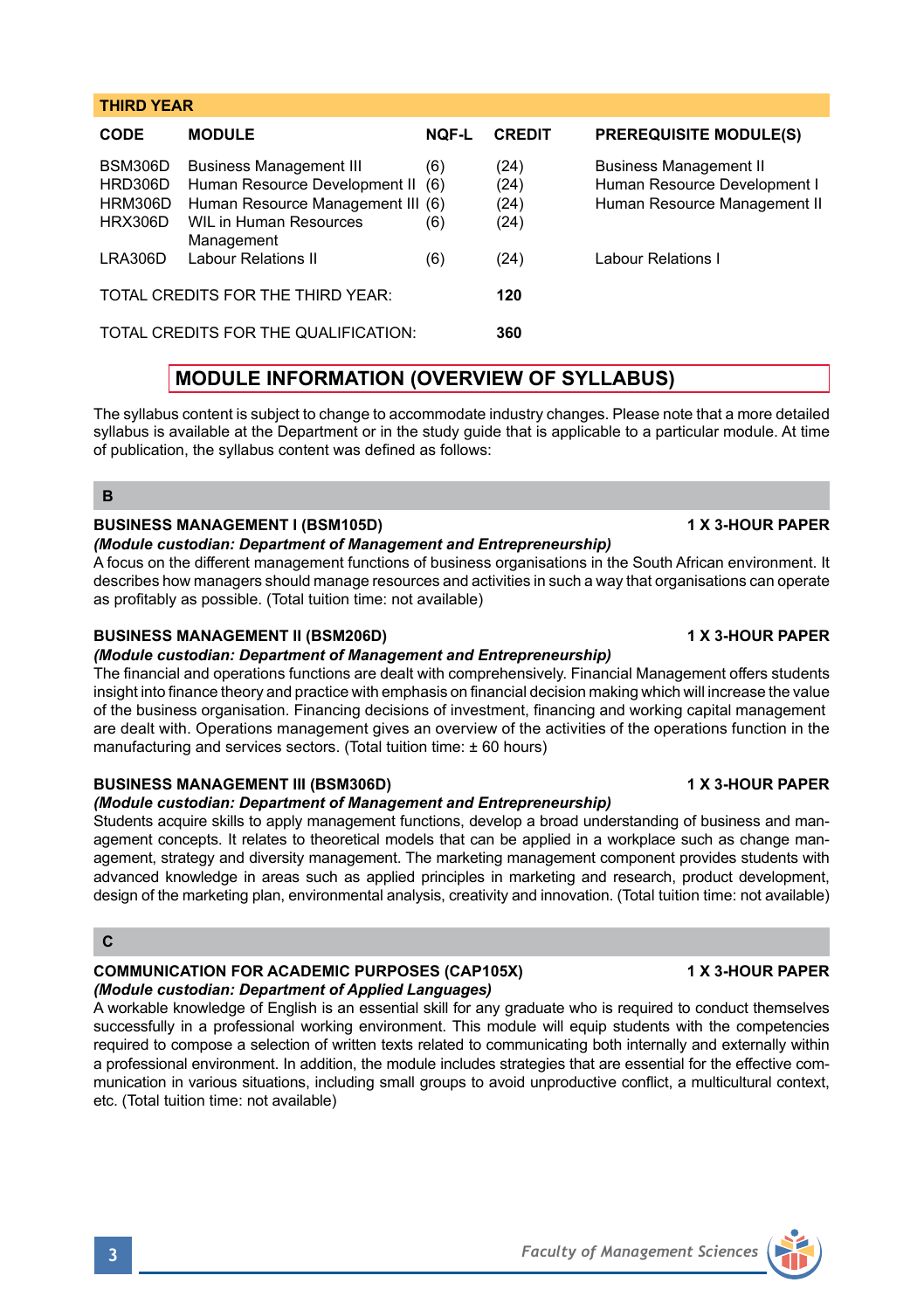## **COMPUTER LITERACY (CPL105X)** CONTINUOUS ASSESSMENT

## *(Module custodian: End User Computing Unit)*

Students have to acquire foundational knowledge in computing fundamentals, essential digital skills in key applications based on MS Office Suite and network basics (i.e. MS Outlook and Internet). Students will do online exams that are mapped with SAQA. (Total tuition time: not available)

## **HUMAN RESOURCE DEVELOPMENT I (HRD205D) 1 X 3-HOUR PAPER**

## *(Module custodian: Department of People Management and Development)*

This module focuses on the context of South African legislation, which impacts on training and skills development to establish effective Human Resource Development (HRD) practices. It intends to define the basic competencies of students who need to be orientated about the theory and practice of HRD and adult learning in the workplace, students will acquire specific skills and knowledge in the areas such as concepts of training, learning theories and principles, adult learning (Adult Basic Education and Training), role and functions of HRD practitioner, training cycle, training legislation, managing the training department and administration of training and development in organisations. (Total tuition time: ± 90 hours)

# **HUMAN RESOURCE DEVELOPMENT II (HRD306D) 1 X 3-HOUR PAPER**

# *(Module custodian: Department of People Management and Development)*

Understand the Education, Training and Development (ETD) context in South Africa. The skills development process. Design and develop learning programmes. Explore different learning strategies. Student support in ETD. Learning strategies for ETD. Administration of ETD in organisations. Presenting ETD. Team building and diversity management. (Total tuition time: ± 90 hours)

# **HUMAN RESOURCE MANAGEMENT I (HRM105D) 1 X 3-HOUR PAPER**

# *(Module custodian: Department of People Management and Development)*

A broad frame of reference regarding basic psychology and social perception that can be understood in the workplace, that include themes such as individual differences, human abilities, personality, frustration, conflict, stress, perception, learning, memory, attitudes, social perception, role theory and group dynamics. Students are introduced to the role of Human Resource Management that forms the basis for the second-year level of this module. (Total tuition time: ± 90 hours)

# **HUMAN RESOURCE MANAGEMENT II (HRM206D) 1 X 3-HOUR PAPER**

# *(Module custodian: Department of People Management and Development)*

The purpose of this module is to equip students with the applied competence to operate within a Human Resources Management environment. students will acquire specific skills and knowledge in the following areas: Job design and job analysis; Recruitment and selection; Employee on-boarding, motivation and retention, Career management; Performance management and appraisal and managing compensation and benefits. (Total tuition time: ± 90 hours)

# **HUMAN RESOURCE MANAGEMENT III (HRM306D) 1 X 3-HOUR PAPER**

# *(Module custodian: Department of People Management and Development)*

The dynamic factors in Human Resources Management require assessment outcomes on organisational behaviour, organisational culture and socialisation, mentorship, globalisation as an economic and business activity, performance management, motivation in an organisation, group and team behaviour, stress in the workplace, structure and design of organisations, fundamentals of leadership, communication processes, decision making, competency-based frameworks, diversity, technology in the HR environment, managing organisational change and learning and ethics in the workplace. (Total tuition time:  $\pm$  90 hours)

## **I**

# **INFORMATION LITERACY I (INI125D) CONTINUOUS ASSESSMENT**

# *(Module custodian: Directorate of Library and Information Services)*

Introduction of information literacy. Development of a search strategy and application of a search string to search engines and academic databases. Evaluation of information sources. Ethical and legal use of information. (Total tuition time: not available)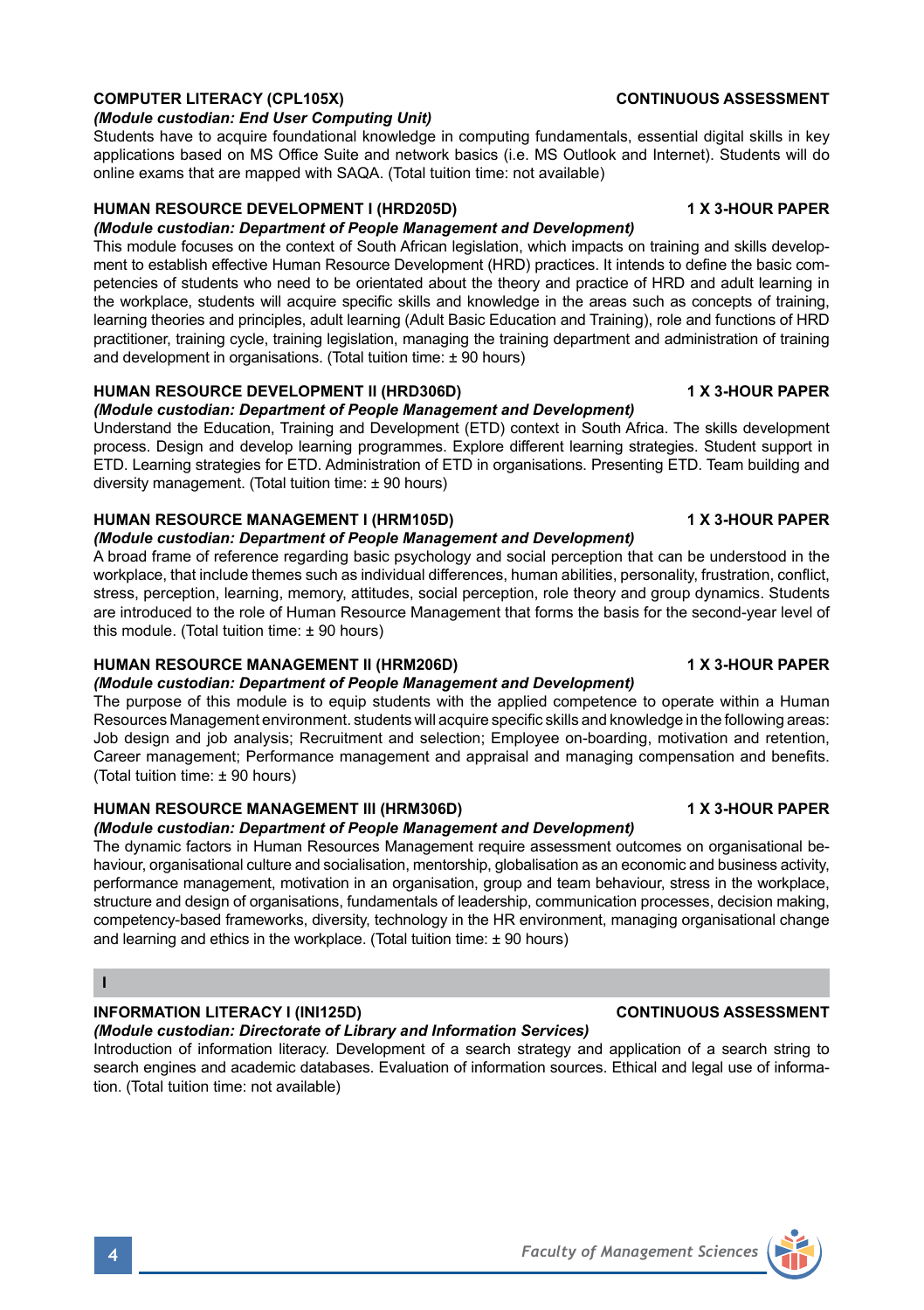## **LABOUR LAW (LLW206D) 1 X 3-HOUR PAPER** *(Module custodian: Department of Law)*

Introduction to Law. Common Law. Basic Conditions of Employment Act, 1997 (Act No. 75 of 1997), the Employment Equity Act, 1998 (Act No. 55 of 1998), Unemployment Insurance Act, 2001 (Act No. 63 of 2001), Compensation for Occupational Injuries and Diseases Act, 1993 (Act No. 13 of 1993), Occupational Health and Safety Act, 1993 (Act No. 85 of 1993); and the Skills Development Act, 1998 (Act No. 97 of 1998). A detailed discussion on the Labour Relations which includes freedom of association, organisational rights, collective bargaining overview of dispute resolution, dismissals and strikes. (Total tuition time: ± 60 hours)

## **LABOUR RELATIONS I (LRA205D) 1 X 3-HOUR PAPER**

## *(Module custodian: Department of People Management and Development)*

An introduction to the South African labour relations foundations, the labour relations environment, the state and labour laws, labour relations management systems, workplace level labour relations, collective labour relations, dispute resolution and industrial action. Students are introduced to labour relations management and the role of labour relations systems that form the basis for the second-year subject in the study field. (Total tuition time: ± 90 hours)

## **LABOUR RELATIONS II (LRA306D)** 1 X 3-HOUR PAPER

## *(Module custodian: Department of People Management and Development)*

To describe the theoretical contexts from which behaviour in labour relationships are studied and explain the components of a complex labour relations system, the composition and challenges in the South African labour market, apply labour legislation and labour relations management practices regarding retrenchment and termination of employment, strategies of trade unions, employer organisation, collective bargaining and organisational rights, as well as negotiations and dispute resolution and the nature of industrial action. (Total tuition time: ± 90 hours)

## *(Module custodian: Directorate of Student Development and Support)*

Academic, personal and socioemotional skills development for students in higher education. Personal and social dimensions address: effective planning and self-management (goal setting and time management); Adjusting to university life (student life, diversity and change); Intra- and interpersonal skills development (conflict management, self-esteem, relationship management); Effective living (healthy living, HIV education, substance abuse); Academic dimension addresses: academic skills for university (e.g. critical thinking, creativity, managing assignments and assessments). (Total tuition time: not available)

## **P**

## **PRACTICAL ACCOUNTING I (ACP105D) 1 X 3-HOUR PAPER** *(Module custodian: Department of Accounting)*

Introduction to accounting, the accounting equation, books of prime entry, bank reconciliation statements, debtors and creditors control accounts. Adjustments, financial statements (sole trader), inventory (different systems and valuation), budgets and budgetary control, non-current assets and their disclosure, manufacturing accounts, cost-volume-profit analysis, different forms of enterprise, their financial statements and related matters, basic cost accounting and cost behaviour. (Total tuition time:  $\pm 60$  hours)

# **Q**

## **QUANTITATIVE TECHNIQUES (QTS105D) 1 X 3-HOUR PAPER**

## *(Module custodian: Department of Mathematics and Statistics)*

Introduction to statistics and sampling methods, organisation and description of data using tables and graphs, measures of location and dispersion, basic probability, probability distributions (binomial, poisson, normal), Introduction to sampling distributions (means and proportions), confidence intervals, hypothesis testing, Chisquared tests, regression and correlation analysis, time series analysis, index numbers, elementary interest calculations. (Total tuition time: ± 100 hours)

## **LIFE SKILLS I (LFI125X) CONTINUOUS ASSESSMENT**